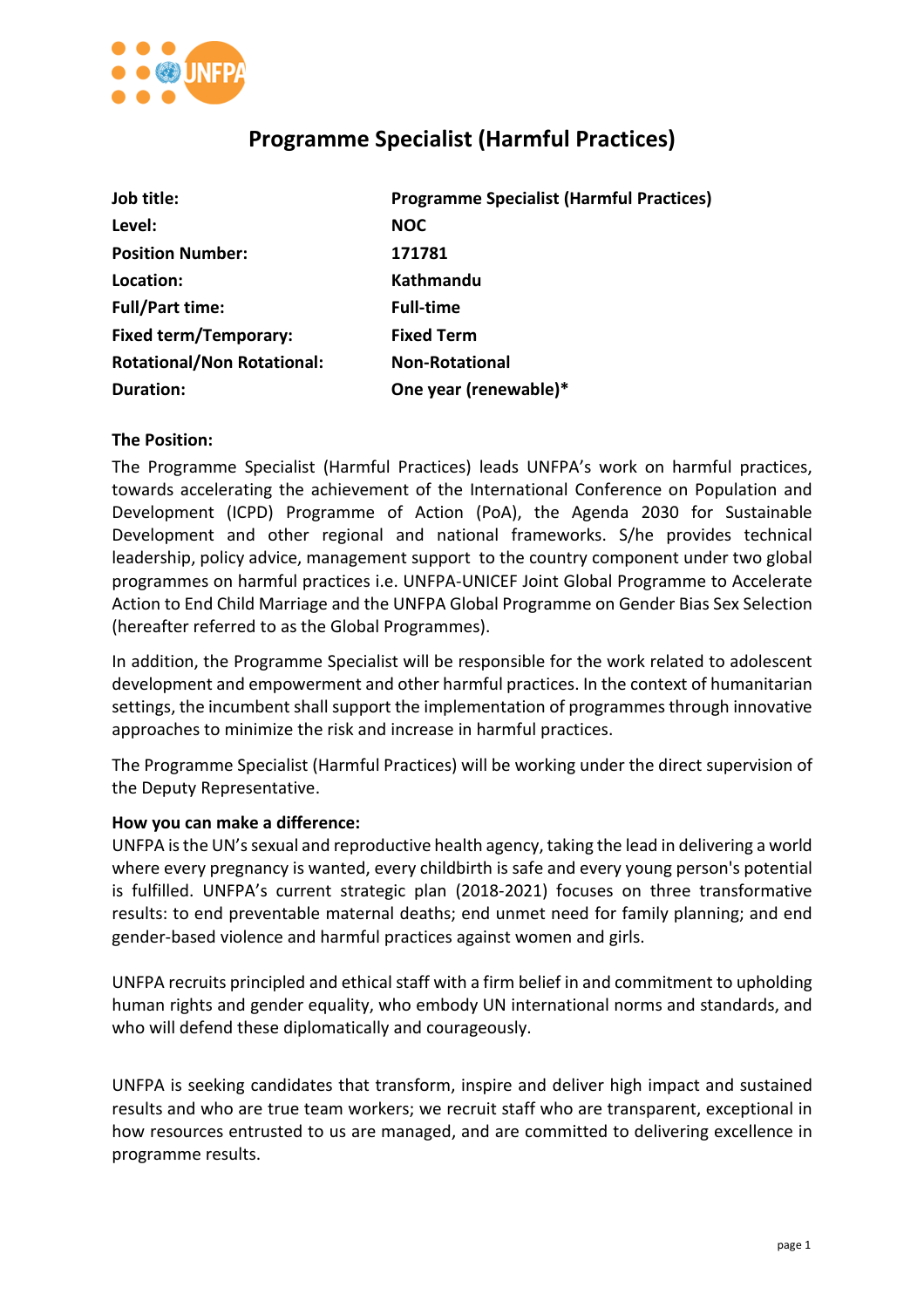

#### **Job Purpose:**

Harmful practices are deeply embedded within social, cultural and religious norms and are often perceived as traditional in communities in which they are practiced. In Nepal, harmful practices keep women and girls from reaching their full potential and deny them dignity and individual freedoms. For women and girls from excluded groups, the impact is heavily compounded asthey are already more vulnerable to violence, poor physical and psychological health and educational and economic outcomes.

Despite significant advancements in legislative and policy frameworks in Nepal, harmful practices such as child marriage and gender-biased selection continue to prevail, reflecting a persistent son preference. Child marriage which is declining slowly remains high at 32.8 percent in 2019 (MICS) among women aged 20-24 who were married before the age of 18. Similarly, gender biased sex selection pervades with a ratio of 110 boys for every 100 girls. As the total fertility rate falls to almost replacement level with a corresponding rise in the desire to limit families to two children, the preference for at least one son grows, leading to gender biased sex selection. Menstruation is considered taboo across the country and although criminalized, chhaupadi – which prevents women and girls from participating in normal family and other activities when menstuaring- still continues.

In recognition of harmful practices being barriers to the achievement of gender equality, the empowerment of women and girls and reaching those furthest behind as embodied in Agenda 2030, UNFPA implements the country component of two global programmes to combat harmful practices i.e. UNFPA-UNICEF Joint Global Programme to Accelerate Action to End Child Marriage and the UNFPA Global Programme on Gender Bias Sex Selection.

Working within a Country Office (CO) environment, the Programme Specialist will provide technical leadership and ensure the effective management, implementation and monitoring of interventions under the harmful practices Global Programmes. You will play a vital role in operationalizing UNFPA's commitment to eliminate harmful practices, particularly ending child marriage, reducing gender bias sex selection and undervaluing of girl/girl child in line with the experiences of the Global Programmes. In the current COVID-19 context, where the economic burden in families and society is expected to have an effect on increase in harmful practices, you will be working towards innovative programme implementation approaches to reach out to vulnerable groups and sustain the negative effect.

Employing your programme management experience, you will oversee the work of the programme team as well as consultants, advisors, and experts. You will establish and maintain collaborative relationships with counterpartsin government, multi-lateral and bilateral donor agencies and civil society to address emerging issues, and effectively influence diverse stakeholders to contribute to achieving UNFPA's mandate.

## **You will be responsible for:**

## **A. Policy Advocacy and Technical Leadership**

- Leads the positioning of UNFPA on accelerating action to end child marriage and gender bias sex selection within broader national development and humanitarian agendas.
- Engages in policy dialogue as part of the Global Programmes Team with the Government, UN system and other development partnersto incorporate strategiesto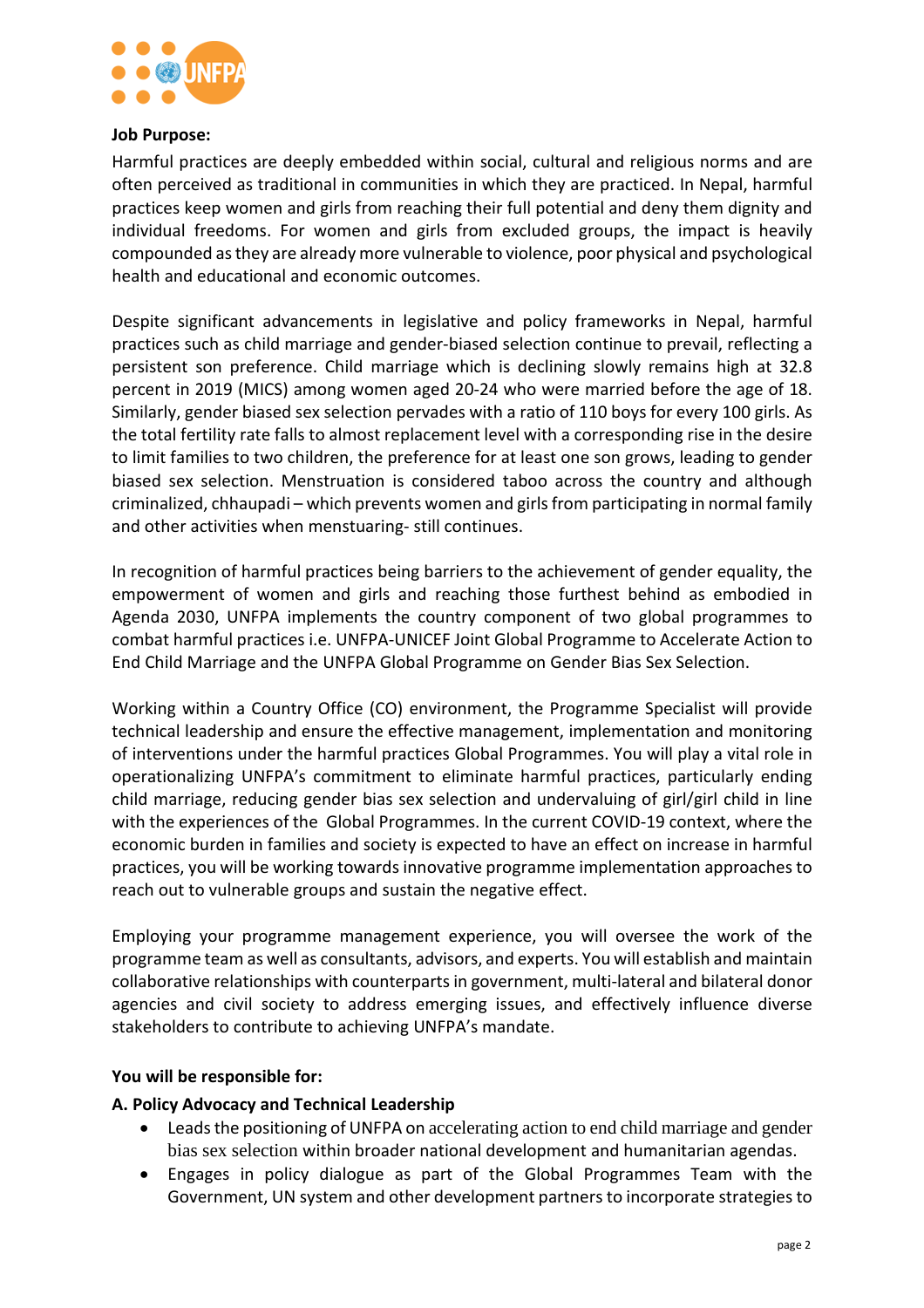

end harmful practices and protect rights of women and girls into national policies, strategies and plans, and within UN system wide initiatives and frameworks.

- Promotes awareness on the barriers placed by harmful practices as well as of the critical role of the ICPD PoA in addressing those barriersin the context of Agenda 2030 principle of Leaving No One Behind in high-level meetings, conferences and other fora.
- Keeps abreast of policy and legal developments that affect harmful practices, particularly in relation to child marriage and gender bias sex selection and prepares analysis on the implications for the work of UNFPA.
- Acts as focal point for both the global programmes for coordination with UNICEF and other partners and stakeholders in the region and beyond.
- Ensures support for holistic and gender-responsive, human rights-based approaches including facilitating linkages across relevant sectors, innovation and partnerships.
- Develops and maintains collaborative relationships with relevant government authorities at national and sub-national level, civil society organizations, and the external development partners and advocate UNFPA's comparative advantage and a leadership role in facilitating effective coordination among the key partners.
- Represents UNFPA in relevant technical working groups, professional meetings and in coordination mechanisms linked to harmful practices and adolescents.
- Ensures state-of-the-art thinking and research on harmful practices is integrated within UNFPA's programmes and projects, incorporating an intersectionality lens.
- Provides input to UNFPA's contributions to the CEDAW, CRC and UPR reporting processes in the country to ensure issues relating to the ICPD PoA are addressed and the interlinkages between harmful practices, gender equality, human's rights, GBV and reproductive rights are established and reflected in the reports.

# **B. Programme Management**

- Takes the lead in the overall oversight and management of the harmful practices programmes to ensure effectiveness, efficiency and quality of programme delivery and results.
- Coordinates the development of a multi-year work plans and budgets together with implementing partners (IPs) and key stakeholders based on the project documents and promote sustainability of interventions.
- Provides timely and adequate technical support to ensure integration with the gender, comprehensive sexuality education and adolescent health interventions and adherence to global quality standards and protocols, as per national commitments.
- Provides substantive technical support to relevant UNFPA staff and undertakes technical support and monitoring mission as requested.
- In collaboration with the M&E officer and other relevant staff, reviews, analyzes, and evaluates the effectiveness of programme interventions and recommends areas for further improvements as needed.
- Contributes to the development and implementation of humanitarian response interventions, in consideration of the potential increase in the incidence of harmful practices in humanitarian settings.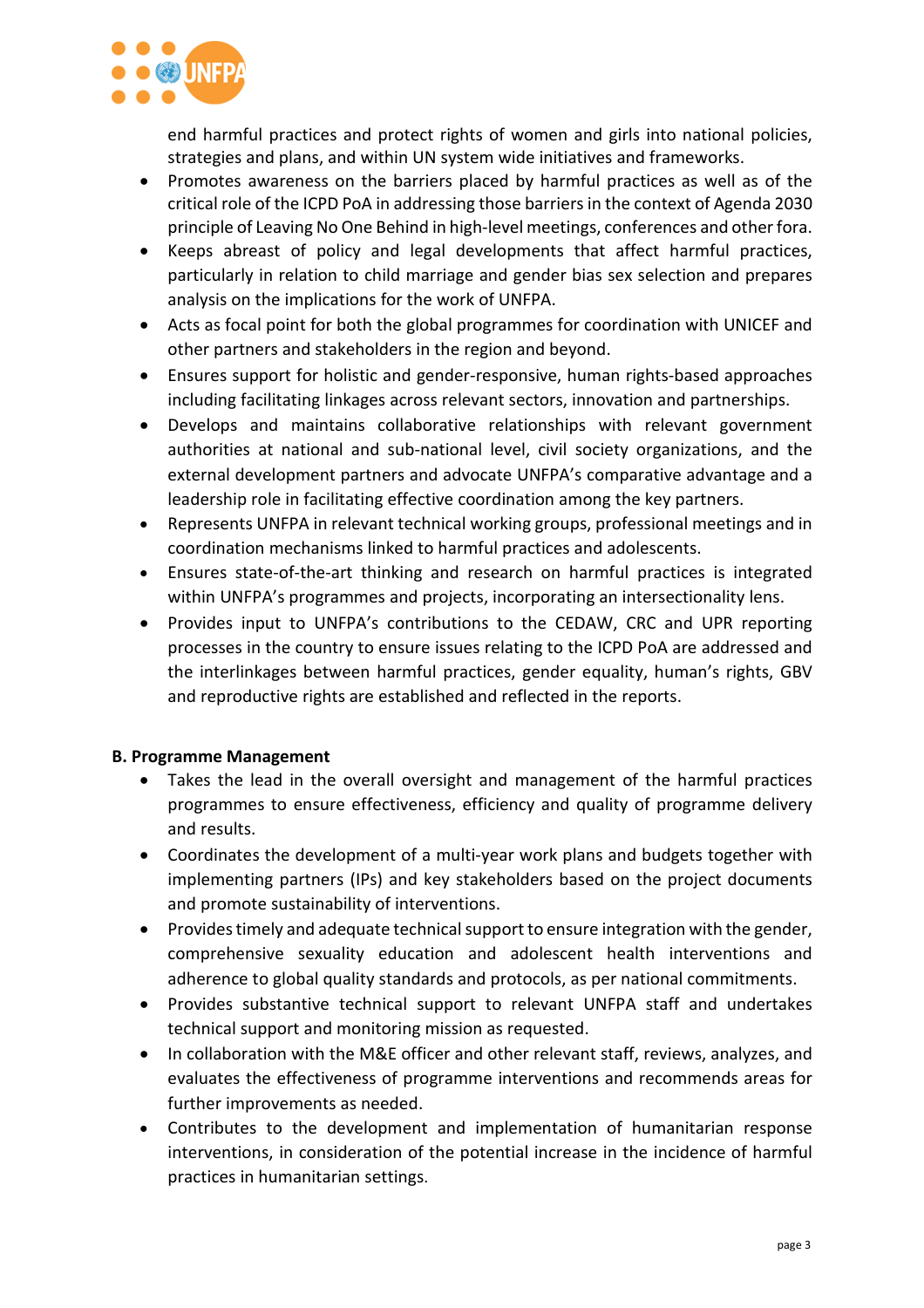

• Manages progamme and support staff, supervises consultants and facilitates working groups and task teams, as needed.

# **C. Knowledge Management, Resource Mobilization and Coordination**

- Reviews the existing global practices in harmful practices and continuously guides in improving the quality of project interventions and implementation including interlinkages with other related areas of work and programmes within UNFPA.
- Responsible for synthesizing and documenting the global programmes experiences, including through direct communication with regional and other country offices, to feed into UNFPA thematic and other related reports and communication materials.
- Supports the conduct of research and analysis aimed at providing information and expanding the knowledge base to guide policy and programme interventions.
- Contributes to analytical works through documenting lessons learned from implementation including effective strategies for reaching vulnerable groups.
- Actively participates in relevant UN inter-agency and development partners working roups and consultative process, as needed.
- Advocates for increases in national and sub-national budgetary allocations and expenditures for eliminating harmful practices and advancing gender equality and women's rights to leverage financing for the ICPD agenda and to ensure the sustainability of interventions.
- Collects, analyzes and synthesizes information/data and experiences on programme priorities to be used in advocacy efforts and for resource mobilization.
- Contributes technical inputs to communication materials to advocate for the elimination of harmful practices and the advancing of gender equality and women's rights.
- Provides inputs to content for visibility of UNFPA's work and achievements on, child marriage, gender-biased sex selection, and other harmful practices including for the development of briefs, reports, press releases and social media.
- Identifies potential funding opportunities, including from public and private sectors.
- Develops concept notes, proposals for funding that are innovative and demonstrate potential for high impact as well as UNFPA's comparative substantive role.
- Maintains partnerships with donors, keeping them regularly updated on implementation, in coordination with the project team lead and senior management.

# **Qualifications and Experience**

## **Education and Experience:**

Master's Degree in Gender Studies, Social Sciences, Human Rights, Public Policy, Development Studies, Sociology or related fields.

## **Knowledge and Skill:**

• Minimum of five years professional experience in policy advocacy work and in managing harmful practices programmes, preferably within the area of child marriage, gender bias sex selection.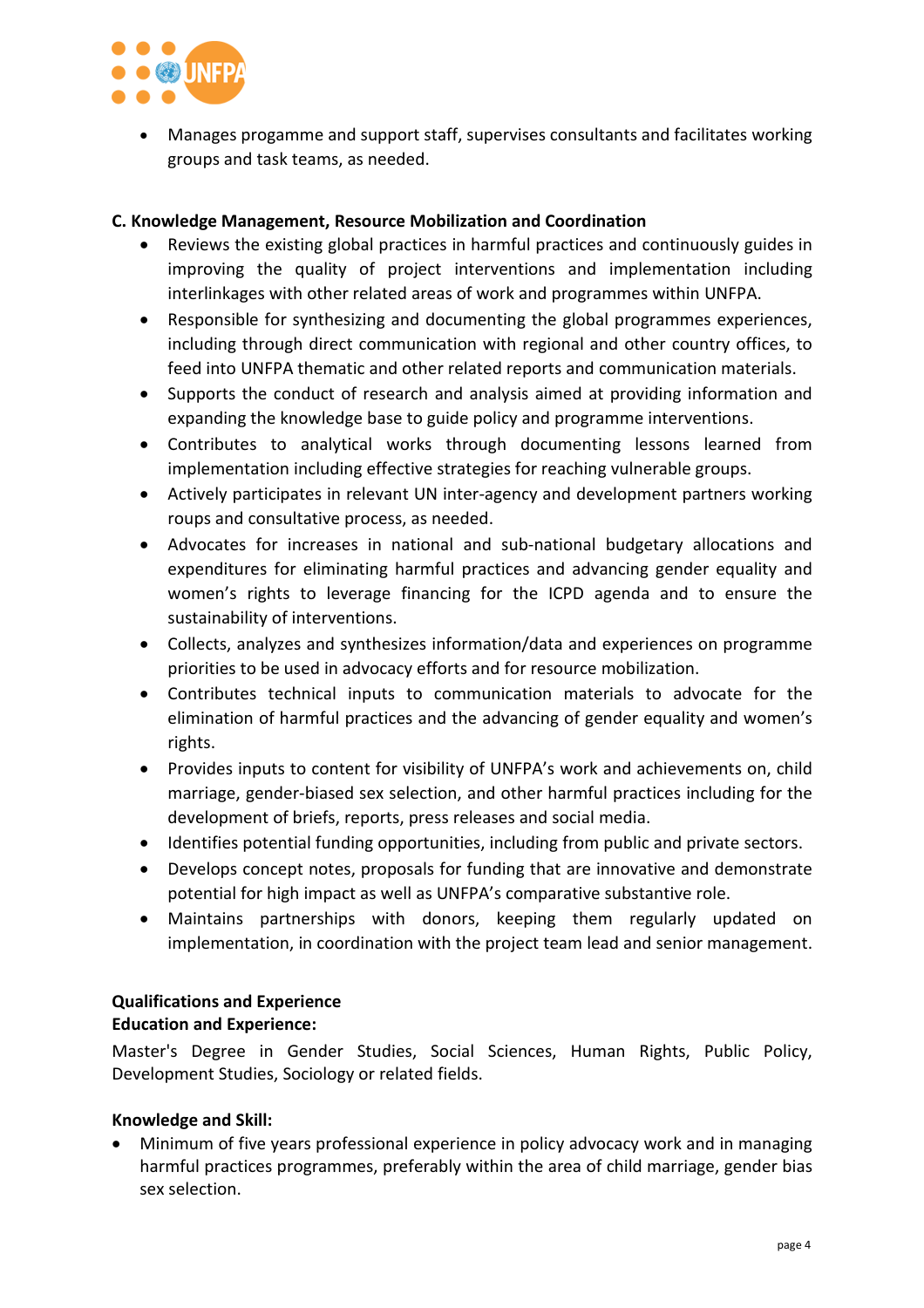

- Good analytical skills and ability to provide strategic technical leadership, handle complexities and engage effectively with a wide range of stakeholders
- Experience of working with Government and Non-Government partners at the national and local level, with current knowledge of the federal structure and latest developments in the field of harmful practice particularly on child marriage, gender bias sex selection preferable.
- Demonstrated leadership, management, and team working skills required.
- High degree of proficiency in both written and spoken English and Nepali required.
- Excellent writing and communications skills and ability to prepare succinct reports.

### **Languages:**

Fluency in English and Nepali (both oral and written) is required. Other UN languages are an asset.

| <b>Values:</b><br>Exemplifying integrity,<br>Demonstrating commitment to<br>$\bullet$<br>UNFPA and the UN system,<br>Embracing cultural diversity,<br>٠<br>Embracing change                                                                                                                     | <b>Functional Competencies:</b><br>Advocacy/ Advancing a policy-oriented<br>agenda<br>Leveraging the resources of national<br>governments and partners/ building<br>strategic alliances and partnerships<br>Delivering results-based programmes<br>Internal and external communication and<br>advocacy for results mobilization |
|-------------------------------------------------------------------------------------------------------------------------------------------------------------------------------------------------------------------------------------------------------------------------------------------------|---------------------------------------------------------------------------------------------------------------------------------------------------------------------------------------------------------------------------------------------------------------------------------------------------------------------------------|
| <b>Core Competencies:</b><br>Achieving results,<br>Being accountable,<br>Developing and applying<br>professional expertise/business<br>acumen,<br>Thinking analytically and<br>strategically,<br>Working in teams/managing<br>٠<br>ourselves and our relationships,<br>Communicating for impact | <b>Managerial Competencies:</b><br>Providing strategic vision and focus<br>Engage internal/external partners,<br>Lead, develop and empower people, create<br>impact a culture of performance<br>Making decisions and exercising judgment                                                                                        |

### **Required Competencies**

## **Compensation and Benefits**

This position offers an attractive remuneration package including a competitive net salary plus health insurance and other benefits as applicable.

*\*No expectancy of renewal in accordance with UN Staff Regulations 4.5*